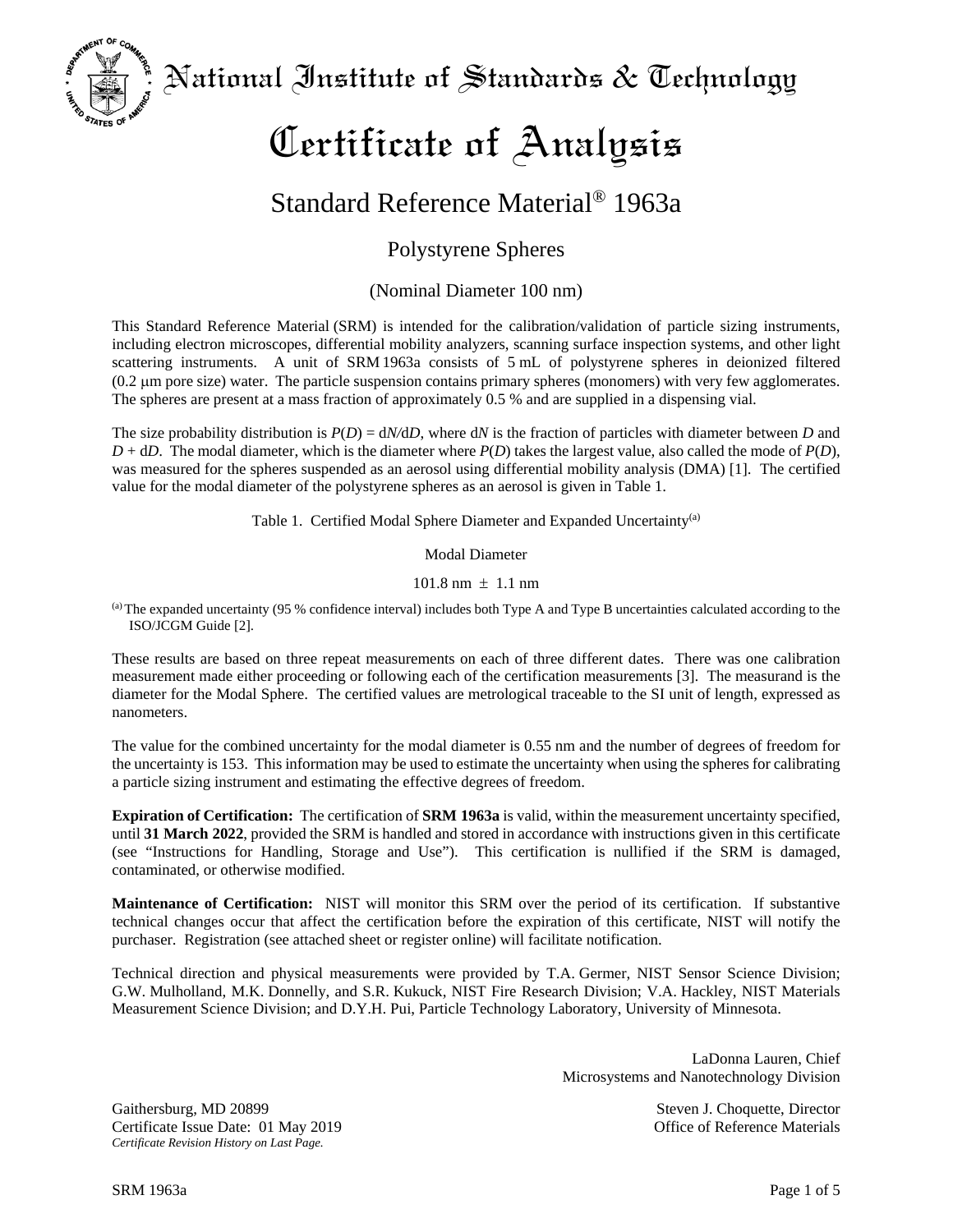Statistical analysis was provided by C.R. Hagwood of the NIST Statistical Engineering Division.

Support aspects involved in the issuance of this SRM were coordinated through the NIST Office of Reference Materials.

**Traceability:** In the present certification measurements [1], the DMA was calibrated using SRM 1963. The certification of SRM 1963 [4] was based upon the certification of the 0.895 µm particle standard, SRM 1690. The certification of SRM 1690 [5], in turn, was based upon the He-Ne laser wavelength in air, 632.807 nm. Lastly, the He-Ne laser wavelength [6] has been determined with respect to the fundamental standard, SI Unit for length. All of the contributions to the uncertainty imposed by this traceability chain have been included in the Type B uncertainty expressed above.

**Information Values:** An information value is considered to be a value that will be of interest to the SRM user, but insufficient information is available to assess the uncertainty associated with the value. Information values cannot be used to establish metrological traceability.

**Additional Information:** A single measurement of the size probability distribution *P*(*D*) over an extended range of the distribution is given in Table 2 and Figure 1. The standard deviation of the size distribution near the peak is 2.5 nm, and the standard deviation of the entire distribution is 4.0 nm. The number median diameter is 101.1 nm. The number median diameter is the diameter x, at which the integral

$$
\int_{0}^{x} P(D) dD = 0.5
$$

where the cumulative distribution function is 0.5. The number mean diameter, the volume mean diameter, the light scattering mean diameter, and the dynamic light scattering mean diameter are given in Table 3. The extended measurement of *P(D)* yielded a slightly different modal diameter than the certified value, because that measurement was only obtained from a single scan on a single day; the difference between those values is statistically insignificant. These are non-certified values with no uncertainty assessed and are provided for information purposes only.

The peak diameter is for the spheres as an aerosol. The contaminants in the suspension result in a residue layer on the spheres. The estimated thickness of this layer is 0.30 nm.

#### **INSTRUCTIONS FOR HANDLING, STORAGE, AND USE**

**Handling and Use:** A sample of the spheres may be obtained by squeezing a drop from the vial. Use filtered (0.2 µm pore size filter) deionized water for dilution. Care should be exercised to prevent contamination once the cap has been removed.

**Storage:** Refrigerate the sample (5 °C to 15 °C) but **DO NOT** allow the sample to become frozen. **DO NOT** remove the cap from the vial until the sample is used. It should be noted that no biocide was added during packaging. Once the sample is opened, there is a possibility of biological contamination leading to growth of bacteria or spores. To minimize the occurrence of this unwanted growth, replace the cap immediately after dispensing the sample drops.

**Note:** The polystyrene spheres may be damaged by exposure to an electron beam. This effect can be minimized by using a short exposure time and low electron flux [7].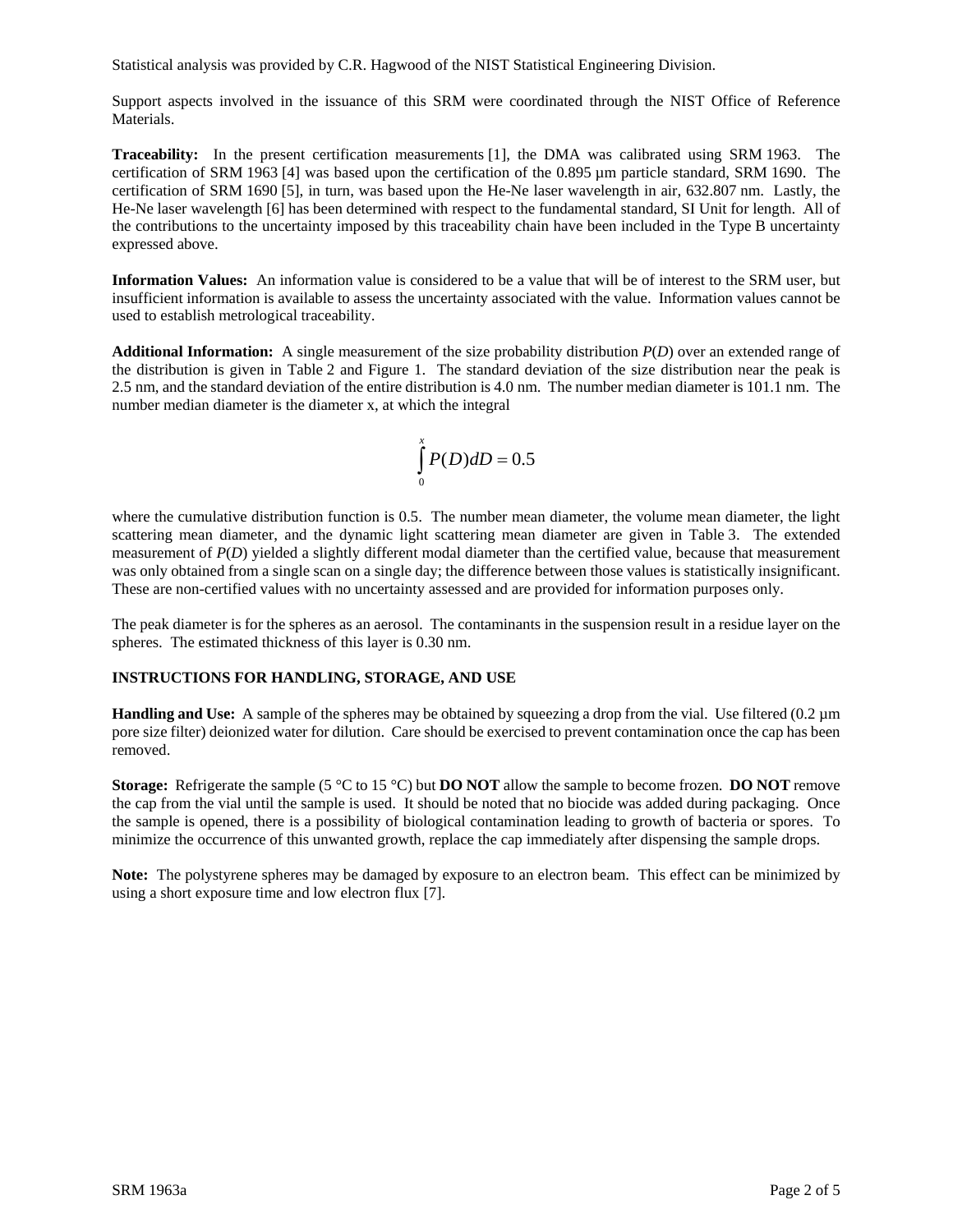Table 2. Additional information values describing the size probability distribution, *P(D)*, obtained from a single measurement scan over an extended range.

| D      | P(D)        | D      | P(D)        |
|--------|-------------|--------|-------------|
| (nm)   | $(nm^{-1})$ | (nm)   | $(nm^{-1})$ |
| 78.15  | 0.00095     | 101.02 | 0.14710     |
| 82.85  | 0.00149     | 101.43 | 0.14442     |
| 87.38  | 0.00368     | 101.83 | 0.14632     |
| 91.76  | 0.00383     | 102.23 | 0.14008     |
| 94.81  | 0.01651     | 102.64 | 0.13092     |
| 95.23  | 0.01812     | 103.04 | 0.12077     |
| 95.65  | 0.02420     | 103.44 | 0.10385     |
| 96.07  | 0.02611     | 103.84 | 0.08883     |
| 96.49  | 0.03227     | 104.24 | 0.07115     |
| 96.90  | 0.03691     | 104.63 | 0.05788     |
| 97.32  | 0.04591     | 105.03 | 0.04429     |
| 97.74  | 0.05411     | 105.43 | 0.03257     |
| 98.15  | 0.06523     | 105.82 | 0.02370     |
| 98.56  | 0.07391     | 106.22 | 0.01718     |
| 98.97  | 0.08900     | 106.61 | 0.01227     |
| 99.39  | 0.10203     | 108.12 | 0.00515     |
| 99.80  | 0.11510     | 111.98 | 0.00094     |
| 100.20 | 0.12779     | 115.77 | 0.00106     |
| 100.61 | 0.13759     |        |             |



Figure 1. Size probability distribution, *P*(*D*), of data provided in Table 2 obtained from a single measurement scan over an extended range.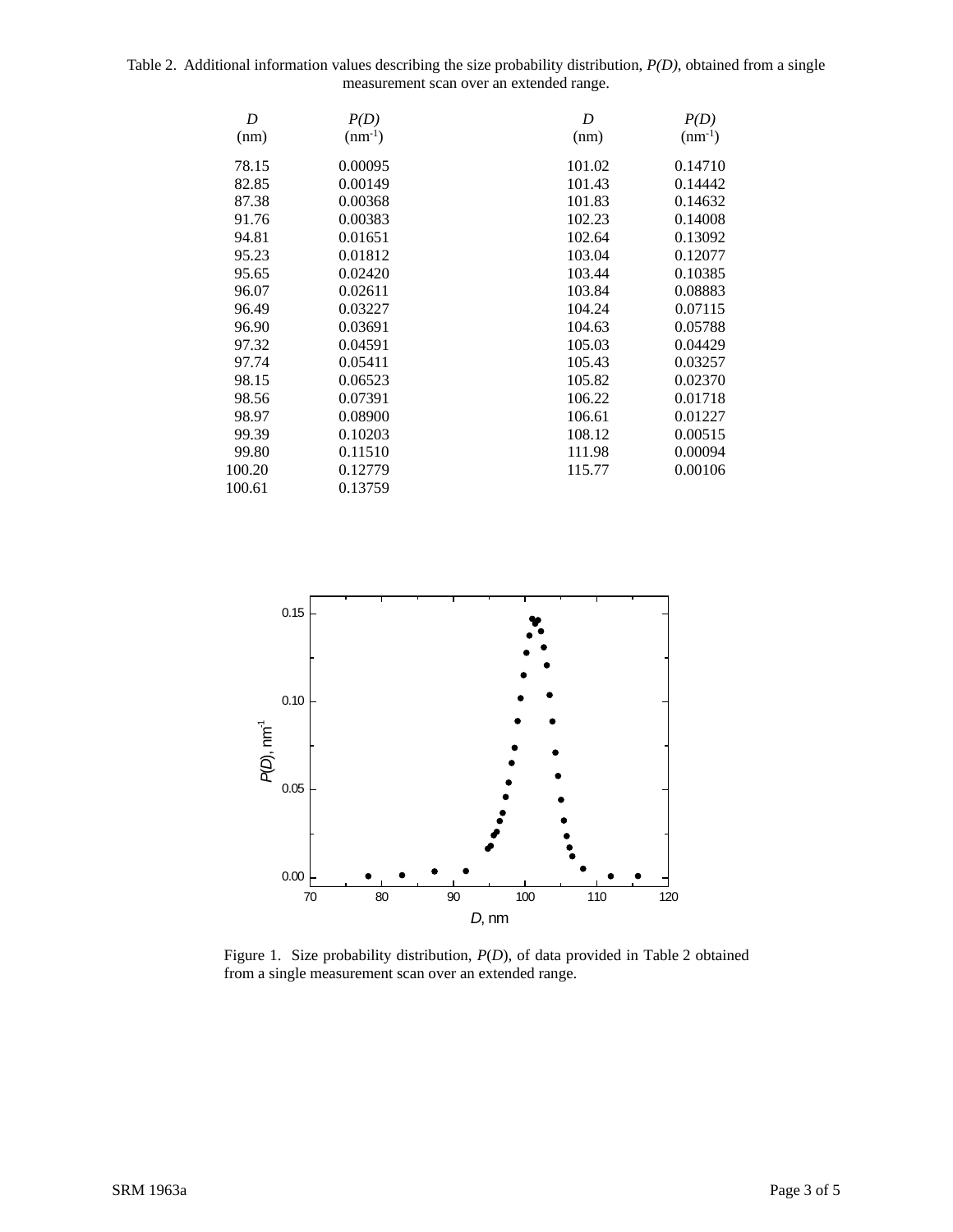Table 3. Information value for the weighted mean particle diameter based on the size probability distribution, *P*(*D*), given in Table 1.

| Peak Diameter <sup>(a)</sup><br>(nm)                      | $\langle D_N\rangle^{(\rm b)}$<br>(nm) | $\langle D_V \rangle$<br>(nm) | $\langle D_{LS} \rangle$<br>(nm)                                                                          | $\langle D_h\rangle_{\rm Z}$<br>(nm)                                                                                   | $\sigma_{\langle D_N\rangle}$<br>(nm) |  |  |
|-----------------------------------------------------------|----------------------------------------|-------------------------------|-----------------------------------------------------------------------------------------------------------|------------------------------------------------------------------------------------------------------------------------|---------------------------------------|--|--|
| 101.5                                                     | 100.6                                  | 101.0                         | 101.4                                                                                                     | 101.3                                                                                                                  | 4.0                                   |  |  |
| Number mean diameter:                                     |                                        |                               | $\langle D_N \rangle = \int D P(D) dD$                                                                    |                                                                                                                        |                                       |  |  |
| Standard deviation of size distribution:                  |                                        |                               | $\sigma = \left[ \int (D - \langle D_N \rangle)^2 P(D) dD \right]^{1/2}$                                  |                                                                                                                        |                                       |  |  |
| Volume or mass mean diameter:                             |                                        |                               |                                                                                                           | $\langle D_v \rangle = \frac{\int DD^3 P(D) \, \mathrm{d}D}{\int D^3 P(D) \, \mathrm{d}D}$                             |                                       |  |  |
| Light scattering weighted mean diameter (Rayleigh limit): |                                        |                               | $\langle D_{LS} \rangle = \frac{\int DD^{\circ} P(D) \, \mathrm{d}D}{\int D^{\circ} P(D) \, \mathrm{d}D}$ |                                                                                                                        |                                       |  |  |
| Dynamic light scattering mean diameter (c):               |                                        |                               |                                                                                                           | $\langle D_h \rangle_z = \left[ \frac{\int \frac{1}{D} D^6 P(D) \, \mathrm{d}D}{\int D^6 P(D) \, \mathrm{d}D} \right]$ |                                       |  |  |
|                                                           |                                        |                               |                                                                                                           |                                                                                                                        |                                       |  |  |

(a) The peak diameter is estimated from a cubic fit for the 11 data points within 30 % of the largest value of  $P(D) = 0.14710$ .

(b) The integrals are evaluated using the trapezoidal rule.

(c) The subscript *h* indicates that this is the hydrodynamic diameter based on the diffusive motion of the particle.